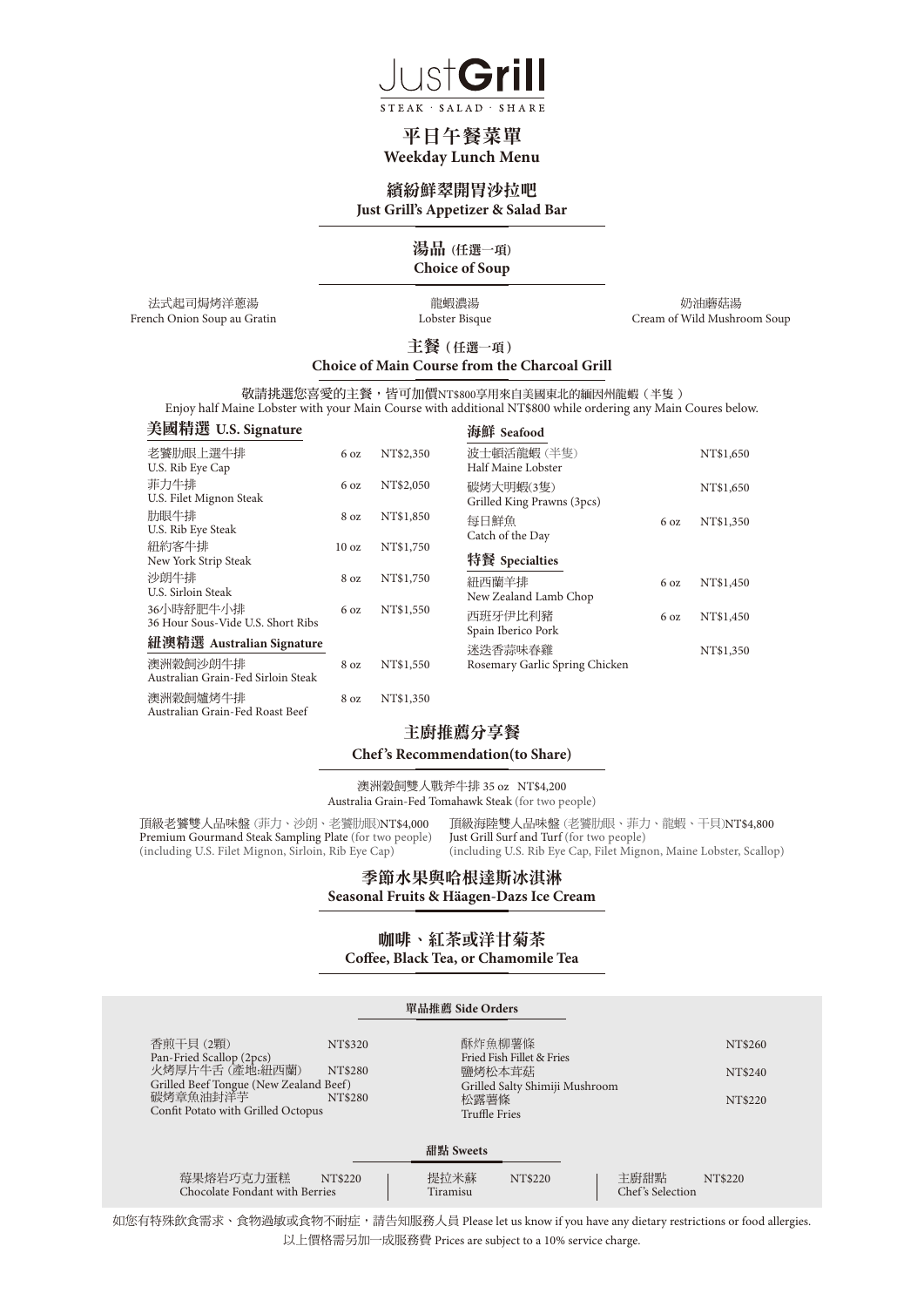

## 酒水飲料單

Beverages

|        | $\star$ Just Grill Exclusive - Woodbridge Series | <b>Glass</b> | <b>Bottle</b> |
|--------|--------------------------------------------------|--------------|---------------|
|        | Chardonnay 蘋果與桃子香味,帶有溫暖的焦糖肉桂及橡木清香                | NT\$180      | NT\$880       |
|        | Pinot Grigio 甜橙與蜂蜜般的香氣,帶有清新礦石風味                  | NT\$180      | NT\$880       |
| Malbec | 蜜李與櫻桃的核果香,伴隨可可及羅勒等香料韻味                           | NT\$180      | NT\$880       |
| Merlot | 成熟深色果香,散發香草及黑胡椒般的醇香                              | NT\$180      | NT\$880       |

| 白酒 White Wine            |                 |      | <b>Bottle</b> |
|--------------------------|-----------------|------|---------------|
| Woodbridge               | Sauvignon Blanc |      | NT\$1,200     |
|                          | Moscato         |      | NT\$1,200     |
| <b>Twin Oaks</b>         | Chardonnay      | 2018 | NT\$1,200     |
| <b>Private Selection</b> | Chardonnay      | 2019 | NT\$1,500     |
| Napa Valley              | Chardonnay      | 2018 | NT\$2,200     |
|                          | Fumé Blanc      | 2018 | NT\$2,200     |
| Oakville                 | Fumé Blanc      | 2019 | NT\$3,200     |

| 紅酒 Red Wine              |                    |      | <b>Bottle</b> |
|--------------------------|--------------------|------|---------------|
| Woodbridge               | Pinot Noir         |      | NT\$1,200     |
| <b>Twin Oaks</b>         | Cabernet Sauvignon | 2018 | NT\$1,200     |
|                          | Zinfandel          | 2015 | NT\$1,200     |
| <b>Private Selection</b> | Cabernet Sauvignon | 2019 | NT\$1,500     |
|                          | Pinot Noir         | 2019 | NT\$1,500     |
| Napa Valley              | Cabernet Sauvignon | 2018 | NT\$2,600     |
|                          | Pinot Noir         | 2019 | NT\$2,600     |
| Oakville                 | Cabernet Sauvignon | 2017 | NT\$4,500     |
| Reserve                  | Cabernet Sauvignon | 2016 | NT\$8,500     |
|                          |                    |      |               |

#### 欲選購之年份佳釀若已售罄,我們將提供您次一接近年份之佳釀 If the listed vintage is out of stock, the next available vintage will be offered. 自備酒水服務費收取方式■葡萄酒每瓶NT\$500■烈酒酒每瓶NT\$1,000 Corkage free will be charged applicable.Red & White NT\$500/per bottle;Hard Liquor NT\$1,000/per bottle.

| 氣泡酒 Sparkling Wine     | <b>Bottle</b> |
|------------------------|---------------|
| Louis Perdrier Brut NV | NT\$980       |

| 啤酒 Beer         |                                    | <b>Bottle</b> |
|-----------------|------------------------------------|---------------|
| 軟性飲料 Soft Drink | 台灣金牌 / 海尼根 Taiwan Golden/ Heineken | NT\$150       |
| 礦泉水 / 氣泡水       | Acqua Panna/ San Pellegrino        | NT\$180       |
| 每日鮮榨蔬果汁         | Daily Fresh Juice                  | NT\$180       |

|           | 美式咖啡 / 拿鐵   Americano Coffee/ Latte | NT\$160 |
|-----------|-------------------------------------|---------|
| 紅茶 / 洋甘菊茶 | Black Tea/ Chamomile Tea            | NT\$160 |
| 可樂 / 雪碧   | Coke/Sprite                         | NT\$100 |

#### Wine Selection Robert Mondavi, California, U.S.

Just Grill 和美國加州酒廠Robert Mondavi獨家合作, 提供Woodbridge 系列限定酒款,讓您一嚐美國佳釀與極致珍饈的完美搭配。

以上價格需另加一成服務費 Prices are subject to a 10% service charge.

飲酒勿開車,未滿18歲禁止飲酒 Caution: Don't drink and drive; please do not drink if you are underage.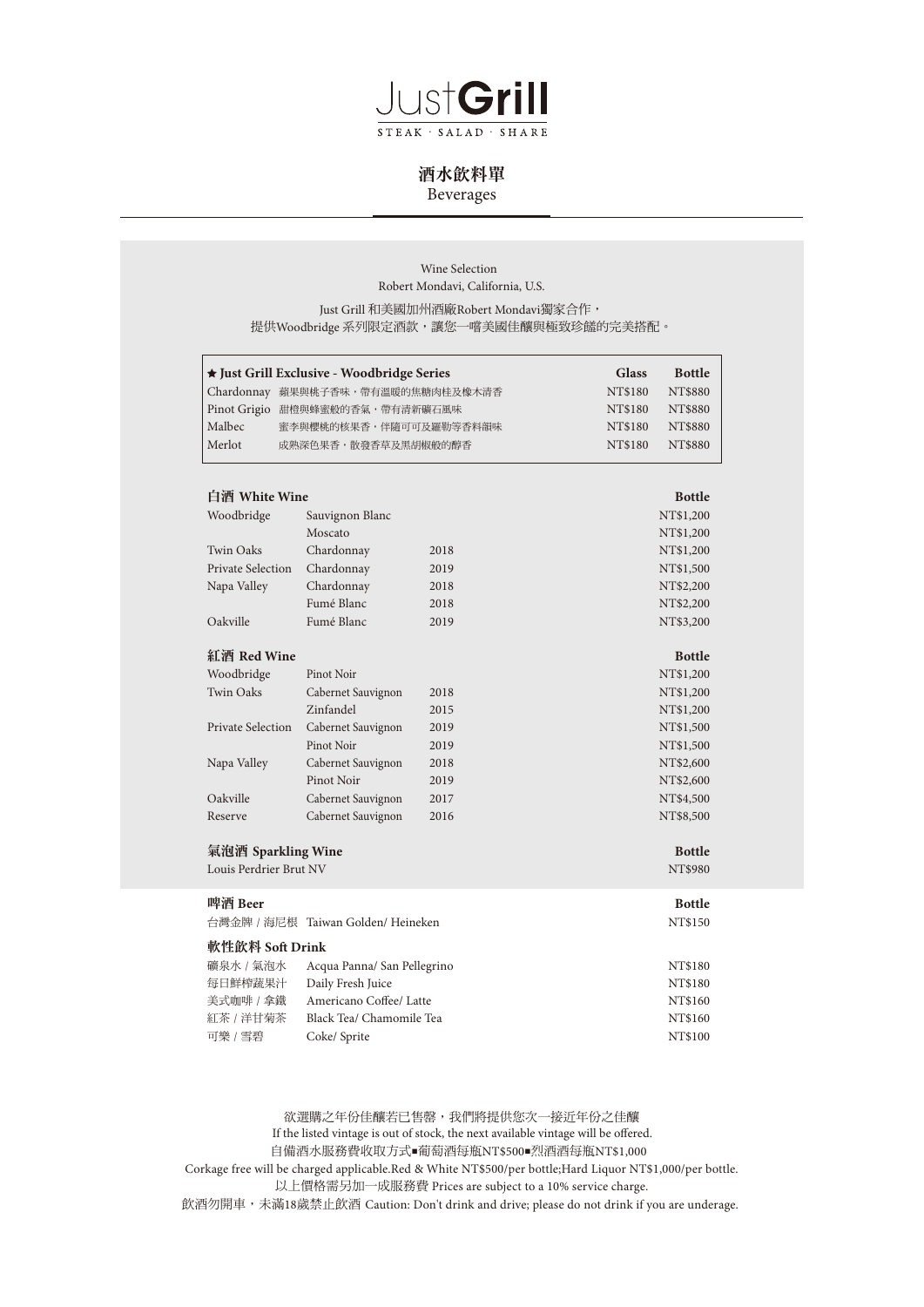## 主廚推薦分享餐

**Chef 's Recommendation(to Share)**

主餐(任選一項) **Choice of Main Course from the Charcoal Grill**

敬請挑選您喜愛的主餐,皆可加價NT\$800享用來自美國東北的緬因州龍蝦(半隻) Enjoy half Maine Lobster with your Main Course with additional NT\$800 while ordering any Main Coures below.



## 繽紛鮮翠開胃沙拉吧

**Just Grill's Salad & Appetizer Bar**

### 季節水果與哈根達斯冰淇淋 **Seasonal Fruits & Häagen-Dazs Ice Cream**

咖啡、紅茶或洋甘菊茶 **Coffee, Black Tea, or Chamomile Tea** 

頂級海陸雙人品味盤 (老饕肋眼、菲力、龍蝦、干貝) NT\$5,200 Just Grill Surf and Turf (for two people) (including U.S. Rib Eye Cap, Filet Mignon, Maine Lobster, Scallop)

頂級老饕雙人品味盤 (菲力、沙朗、老饕肋眼) NT\$4,400 Premium Gourmand Steak Sampling Plate (for two people) (including U.S. Filet Mignon, Sirloin, Rib Eye Cap)

#### 湯品 (任選一項) **Choice of Soup**

| 香煎干貝 (2顆)                                              | NT\$320 |                  | 酥炸魚柳薯條                         | NT\$260                  |         |
|--------------------------------------------------------|---------|------------------|--------------------------------|--------------------------|---------|
| Pan-Fried Scallop (2pcs)                               |         |                  | Fried Fish Fillet & Fries      |                          |         |
| 火烤厚片牛舌 (產地: 紐西蘭)                                       | NT\$280 |                  | 鹽烤松本茸菇                         | NT\$240                  |         |
| Grilled Beef Tongue (New Zealand Beef)                 |         |                  | Grilled Salty Shimiji Mushroom |                          |         |
| 碳烤章魚油封洋芋                                               | NT\$280 |                  | 松露薯條                           | NT\$220                  |         |
| Confit Potato with Grilled Octopus                     |         |                  | <b>Truffle Fries</b>           |                          |         |
|                                                        |         |                  |                                |                          |         |
|                                                        |         | 甜點 Sweets        |                                |                          |         |
| 莓果熔岩巧克力蛋糕<br>NT\$220<br>Chocolate Fondant with Berries |         | 提拉米蘇<br>Tiramisu | NT\$220                        | 主廚甜點<br>Chef's Selection | NT\$220 |

單品推薦 **Side Orders**

如您有特殊飲食需求、食物過敏或食物不耐症,請告知服務人員 Please let us know if you have any dietary restrictions or food allergies. 以上價格需另加一成服務費 Prices are subject to a 10% service charge.

法式起司焗烤洋蔥湯 French Onion Soup au Gratin

龍蝦濃湯 Lobster Bisque

奶油蘑菇湯 Cream of Wild Mushroom Soup

澳洲穀飼雙人戰斧牛排 35 oz NT\$4,600 Australia Grain-Fed Tomahawk Steak (for two people)

| 美國精選 U.S. Signature                                                  |                  |           | 海鮮 Seafood                                |                 |           |
|----------------------------------------------------------------------|------------------|-----------|-------------------------------------------|-----------------|-----------|
| 老饕肋眼上選牛排<br>U.S. Rib Eye Cap                                         | 6 oz             | NT\$2,650 | 波士頓活龍蝦 (半隻)<br>Half Maine Lobster         |                 | NT\$1,950 |
| 菲力牛排<br>U.S. Filet Mignon Steak                                      | 6 oz             | NT\$2,350 | 碳烤大明蝦(3隻)<br>Grilled King Prawns (3pcs)   |                 | NT\$1,950 |
| 肋眼牛排<br>U.S. Rib Eye Steak                                           | 8 oz             | NT\$2,150 | 每日鮮魚                                      | 6 <sub>oz</sub> | NT\$1,650 |
| 紐約客牛排                                                                | 10 <sub>oz</sub> | NT\$2,050 | Catch of the Day                          |                 |           |
| New York Strip Steak<br>沙朗牛排                                         | 8 oz             | NT\$2,050 | 特餐 Specialties                            |                 |           |
| U.S. Sirloin Steak<br>36小時舒肥牛小排<br>36 Hour Sous-Vide U.S. Short Ribs | 6 oz             | NT\$1,850 | 紐西蘭羊排<br>New Zealand Lamb Chop            | 6 oz            | NT\$1,750 |
| 紐澳精選 Australian Signature                                            |                  |           | 西班牙伊比利豬<br>Spain Iberico Pork             | 6 <sub>oz</sub> | NT\$1,750 |
| 澳洲穀飼沙朗牛排<br>Australian Grain-Fed Sirlioin Steak                      | 8 oz             | NT\$1,850 | 迷迭香蒜味春雞<br>Rosemary Garlic Spring Chicken |                 | NT\$1,650 |
| 澳洲穀飼爐烤牛排                                                             | 8 oz             | NT\$1,650 |                                           |                 |           |

Australian Grain-Fed Roast Beef